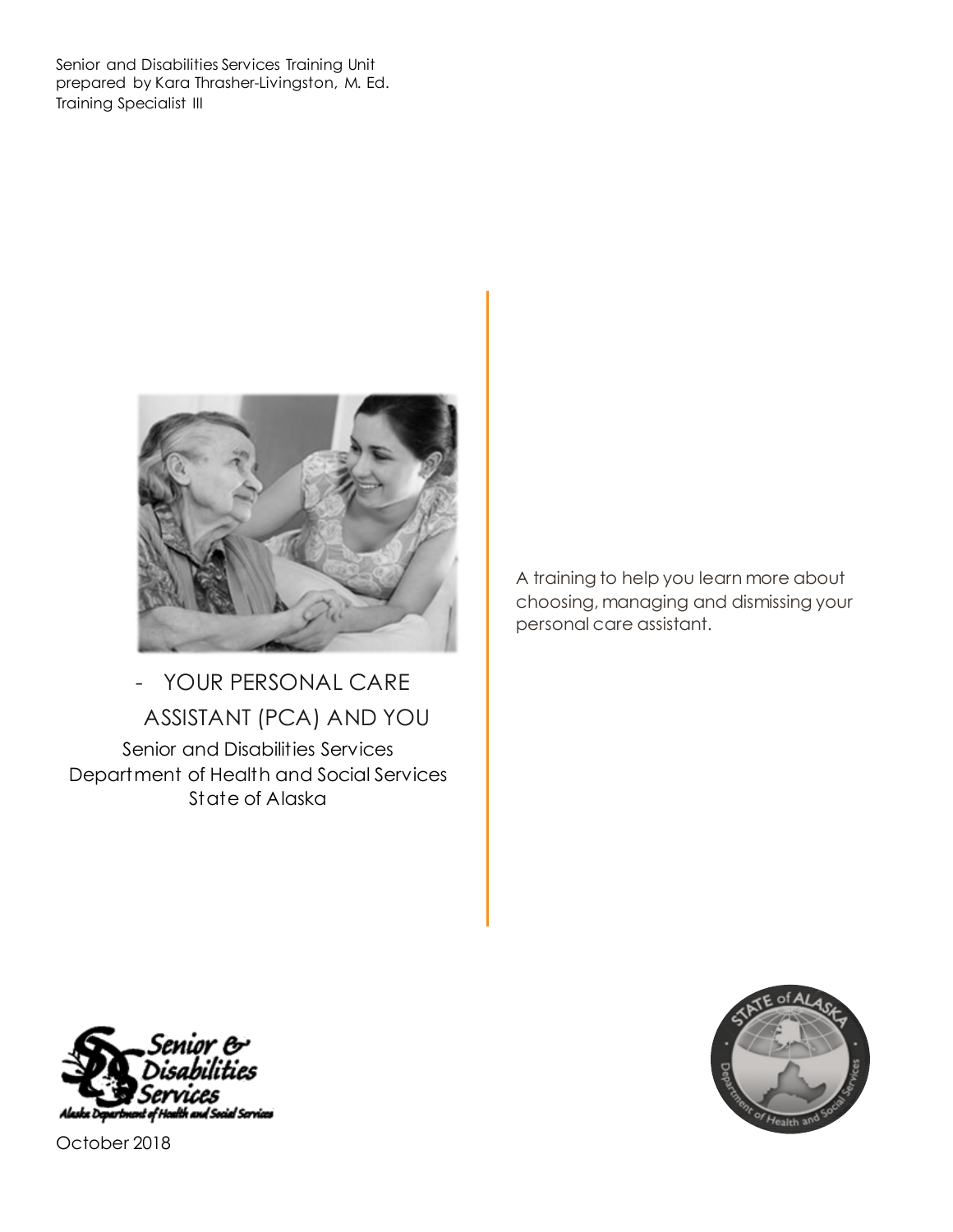This is a voluntary training to help you learn more about how to choose, manage and dismiss your personal care assistant. You can take this training if you choose to do so. You can take this training even if you have other (not CFC) services and just want to learn more.

This training assumes that you are starting from the beginning – you need to find a personal care assistant (PCA). Even if you already have someone in mind, you will learn more about what the responsibilities are and ways you can help them be successful. You may review this training and decide to use only the parts that seem right to fit your needs.

Your personal care assistant is a very important part of how you receive your service. There is a lot you can do to find a PCA and help him or her do a good job for you. To give your care, your PCA needs to be in your home or sometimes helping you while you are in the community. This means that your home becomes the workplace.

## **After you finish this training you should be able to:**

Plan for how you want to find your PCA. Make a list of interview/meeting questions for your PCA. Make a list of important things your PCA needs to know. Make a list of ways to make sure your home is ready for a PCA to work there. Know what you expect your PCA to do. Know what to do if things aren't working out. Know what to do if you feel unsafe.

## **This training is meant to help you learn more about:**

- 1. Knowing your support plan
- 2. Who could be a PCA
- 3. How to find a PCA
- 4. How to choose your PCA
- 5. What your PCA needs to know to do a good job
- 6. What you can do to help your PCA be successful
- 7. What your PCA should and shouldn't do
- 8. What to do if you have a problem with your PCA
- 9. How to get help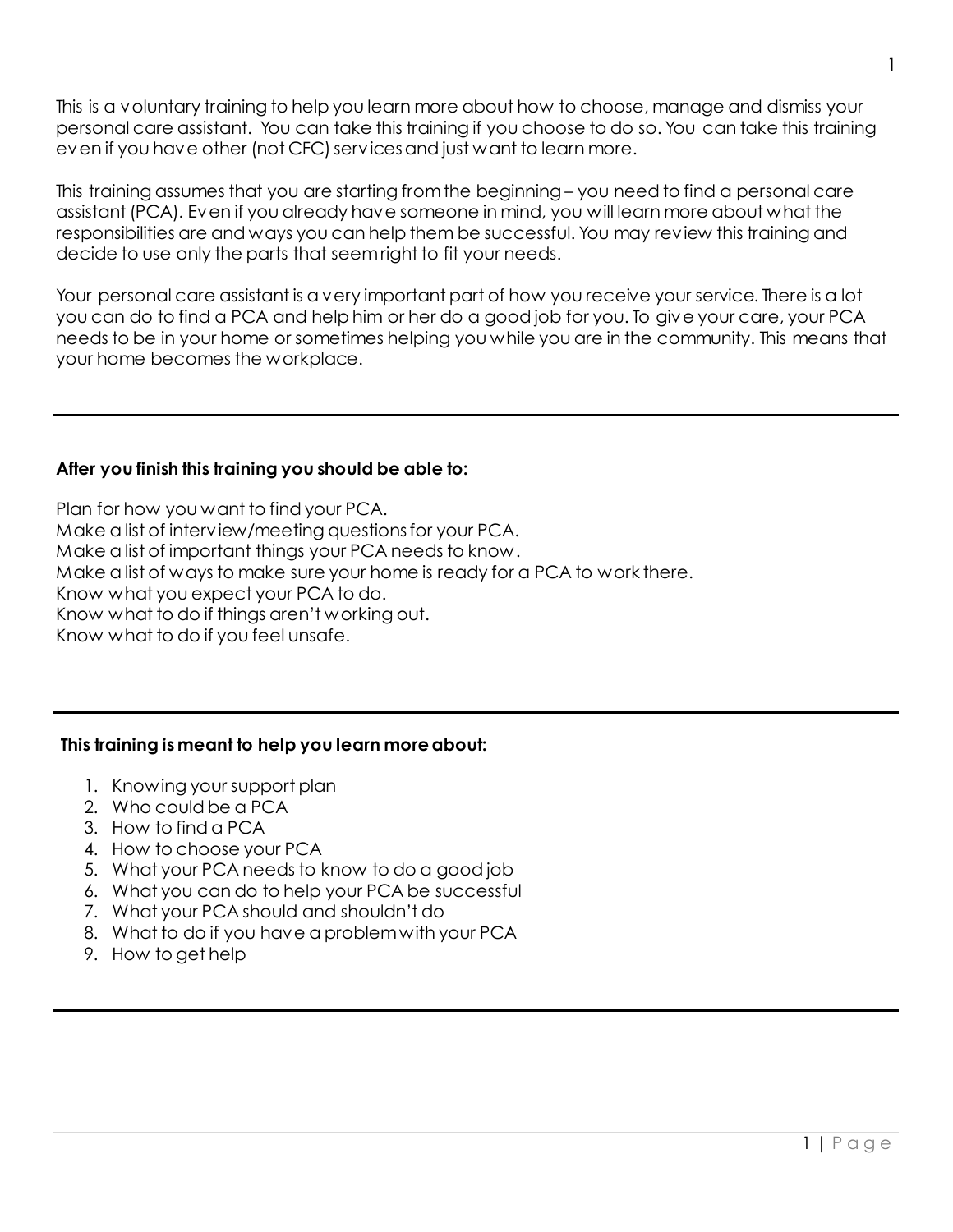## **Knowing your support plan**

#### *What is it?*

Your support plan tells about your services that are approved by the state. You should have a copy of your final approved plan for supports. If you do not have one or you are not sure, ask your care coordinator to give you one. It will list all the services you have. Your plan for support also describes the work your PCA will do to help you. It tells each task and how much time your PCA will likely spend on tasks each week.

#### *Why is it important?*

Your PCA will be paid to do the tasks. He or she needs to know

what to do, how to do it and be physically capable of doing it. Your personal care assistant needs to be able to write down what he or she did to help you.

Your PCA should not do other things that are not in your plan while working for you. You should not ask your PCA to do things that are not in your plan.

You will know what time of day and for how long you need the help that is written in your plan. This means that you will need to make a schedule for your PCA. You may decide that you need to find more than one PCA, depending on your plan.

#### **Who could be a PCA**

A PCA gets hired and paid by the agency you choose. Your PCA needs to be age 18 or older, able to pass the state and national fingerprint and background check, have current 1<sup>st</sup> Aid and CPR training, and be physically able to do the work. Your PCA needs to be able to write down the care they have given to you and to fill out basic forms, like a timesheet.

If you have a person in mind, you can ask someone you choose to be your PCA. If this person is a family member, generally they cannot also be in charge of making medical or financial decisions for you.

The agency can help your PCA get any training they need. The agency can help your PCA if they have questions about what they need to have in order to be hired at the agency.



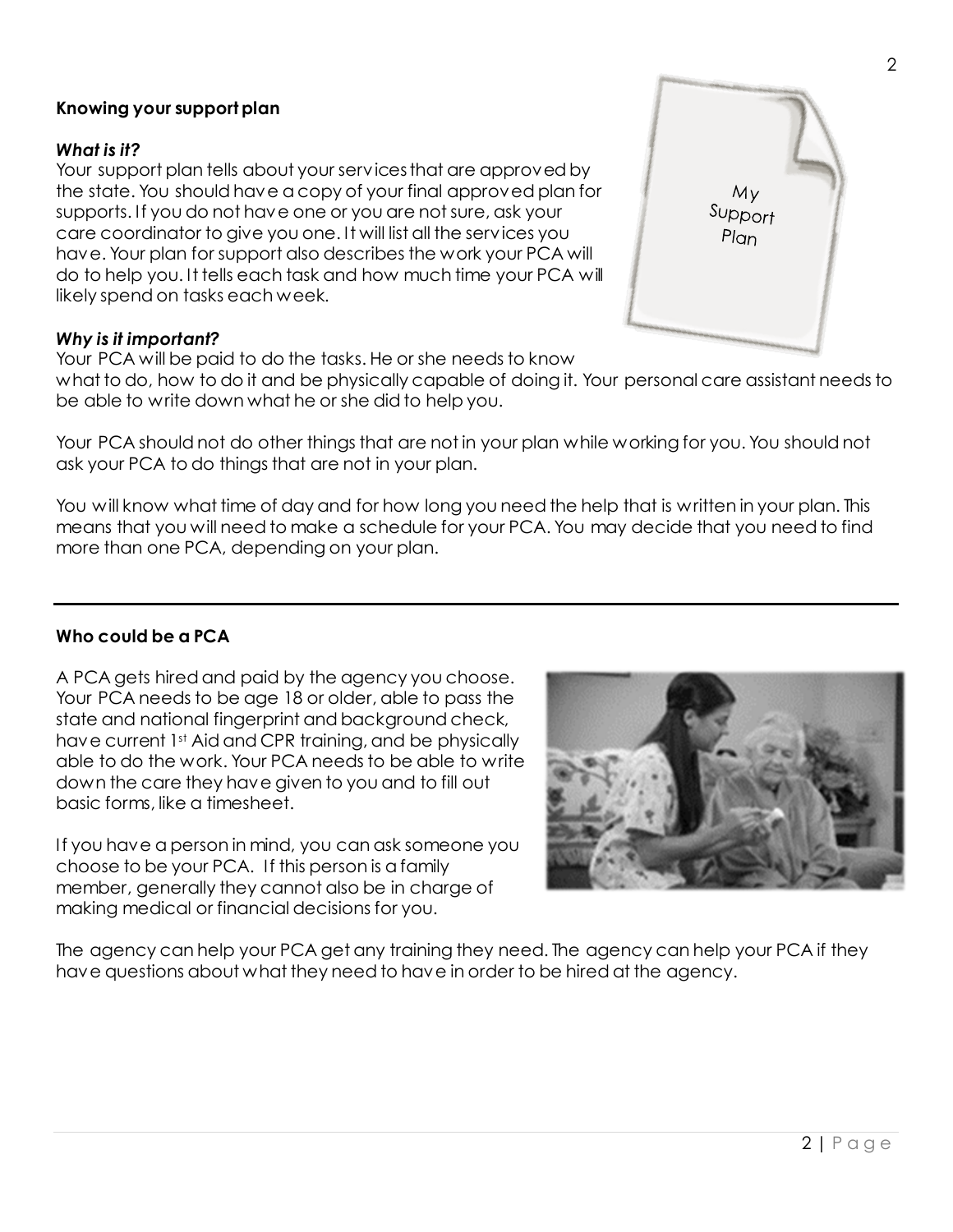## **How to find a PCA**

It takes time to find someone who will be a good match for you. You can look to your community to find a PCA. You can ask friends or family members to help you when you interview someone you do not know already. Here are some ways to reach people who might want to work for you:

- o *Ask your family and friends*
- o *Talk with your church group*
- o *Talk with your cultural or heritage group*
- o *Place a flyer on community bulletin boards (grocery stores, coffee shops, church bulletin board, agency bulletin board, apartment building bulletin board)*
- o *Put a free ad in an online network or in the local newspaper*

Stay safe - **NEVER** put your home address on a flyer, online, or in an ad! Give a phone number or an email address for people to contact you instead.

#### **Getting ready to meet in person: Talk on the phone first**

It's a good idea to meet someone you don't know yet over the phone or computer first. You can tell the person basic information and ask questions to help you decide if you want to meet them face to face.

Write down what you will say on the phone. You could make a script to read. You could email it to the person. Here is a sample script:

#### *Hello,*

*Thank you for contacting me. Here is some basic information about the job. My PCA needs to work – days of the week, start and end times. I need hands on help taking a shower/bath, using the toilet, preparing a meal, etc. I need someone to help me learn how to – for example, cook a meal at home - more independently. (Use your support plan to fill in what you need help with).*

#### *Statement:*

*My PCA must be age 18 or over, able to pass the state and national fingerprint and background check, have current 1st Aid and CPR or get the training before working, and be physically able to do the work. My personal care assistant must be able to write down the care he or she does and to fill out basic forms, like a timesheet. My personal care assistant needs to be able to give me three references- someone I can call or email to tell me more about your ability to help me.* 

*Question: Would you be able to do all this?* 

You can decide who you would like to meet face to face based on the answers they give.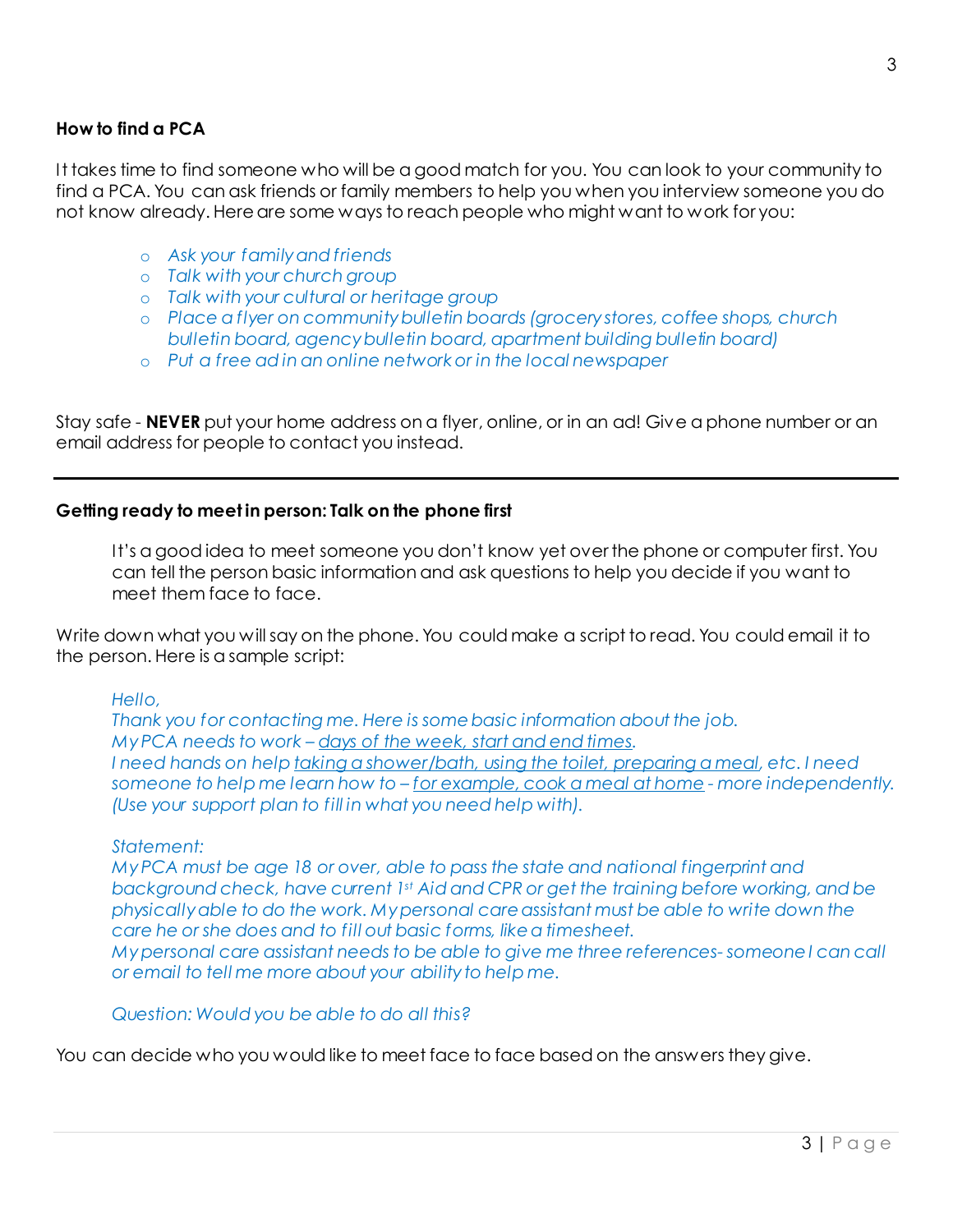## **How to choose your PCA**

Contact the people you felt you would like to meet in person and set up a time/day to meet. Ask each person to bring the following to the meeting:

Current picture ID – driver's license or other picture ID

References that you can call or email to tell more about their ability to help you

## **Face to face meeting**

You can meet at your home, or someplace in the community. You may choose to have a friend or family member present to help you when meeting with the person. It's a good idea to interview more than one person if you can. Make notes during the meeting to help you remember your thoughts. Think of what is important to you about your home environment.

#### *At the meeting:*

- o *Ask to see their identification.*
- o *Ask for their references.*
- *Tell the person:* 
	- o *Hours you expect them to work, including arrival and departure times*
	- o *How to communicate with you (phone, email?)*
	- o *How you expect them to treat your belongings and home space (Where to park? Where to smoke? Or no smoking? Expectations about other people living in your home? Using the phone/wifi while working? Expectations if you have pets?)*
	- o *Tell the person the services and tasks that are in your support plan.*
	- o *Ask the person if they have any experience in caring for people.*
	- o *Ask what questions they have about the job and the help you need.*

#### **Calling references**

Look at your notes and decide which person or people gave you the best answers about how they could help you. Call the references they gave you. Make notes of the answers to your questions. Here are some questions you can use:

- o *What kind of work did the person do for you?*
- o *How long did they do this work for you?*
- o *Did they show up to work on time and leave on time?*
- o *What did they do well?*
- o *What did they need to do better?*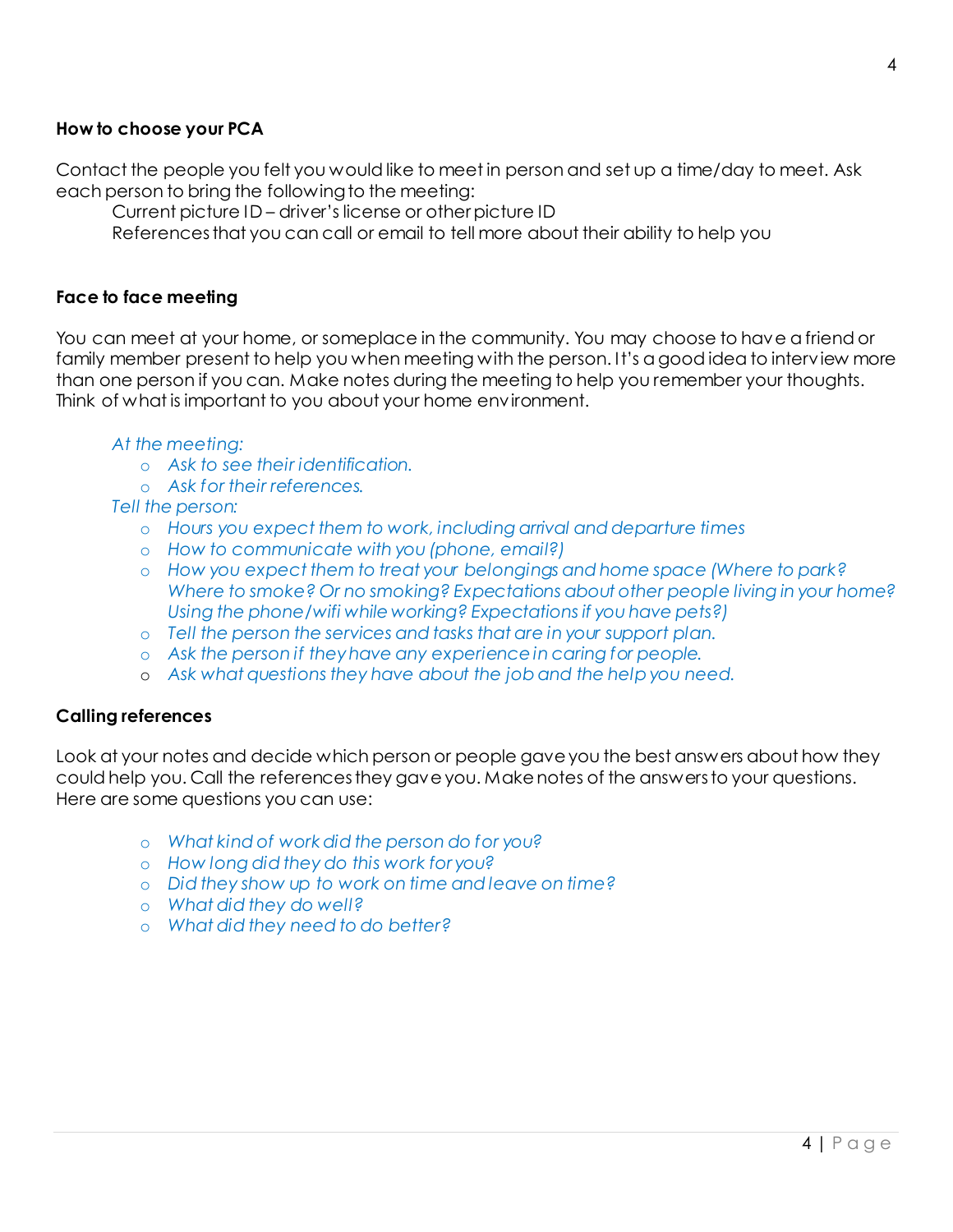## **Choosing your personal care assistant**

Look at your notes and decide which person you think can help you best. Contact your agency and let them know your choice. Give them the person's contact information.

Then, contact the person you chose to let them know.

Contact the other people you did not choose and tell them they were not chosen. You could say or email:

"Thank you for meeting with me. I have chosen someone else to help me with my care."

## **What your personal care assistant needs to know to do a good job**



It's a good idea to meet with your new PCA. Your PCA needs to know more than what the support plan lists in order to do a good job. They need to know how to work in your home, how to use your property and belongings, and how you want the tasks done. You can meet with your PCA at your home. You can show them where they will be working in your home, and explain how you need tasks done.

Go over the tasks in your support plan. Remember the worker will do the tasks that are approved in your plan. Tell your PCA about how you want each task done. If the PCA will be using supplies while helping you (towels, washcloth, soap, tissues, wipes, etc.) tell your PCA where these items are. Your PCA needs to understand your preferences for all the tasks that are in your plan.

#### **Work schedule**

Arrival and departure times. Tell your PCA what time to arrive and be ready for work and when to leave work. Decide what you want your PCA to do if he or she arrives early or must leave late. Keep a record of the hours worked so you can make sure the PCA timesheet is correct. You could use a calendar to write on.

#### **Helping you with medication**

If your PCA will help you take medication, explain where the medicine is kept. Show the PCA how they will need to help you take your medicine. Tell them how to put the medicine away afterwards.

## **Where to park**

Your PCA needs to know where to park if they are driving to your home to work. Tell them the correct place and way to park.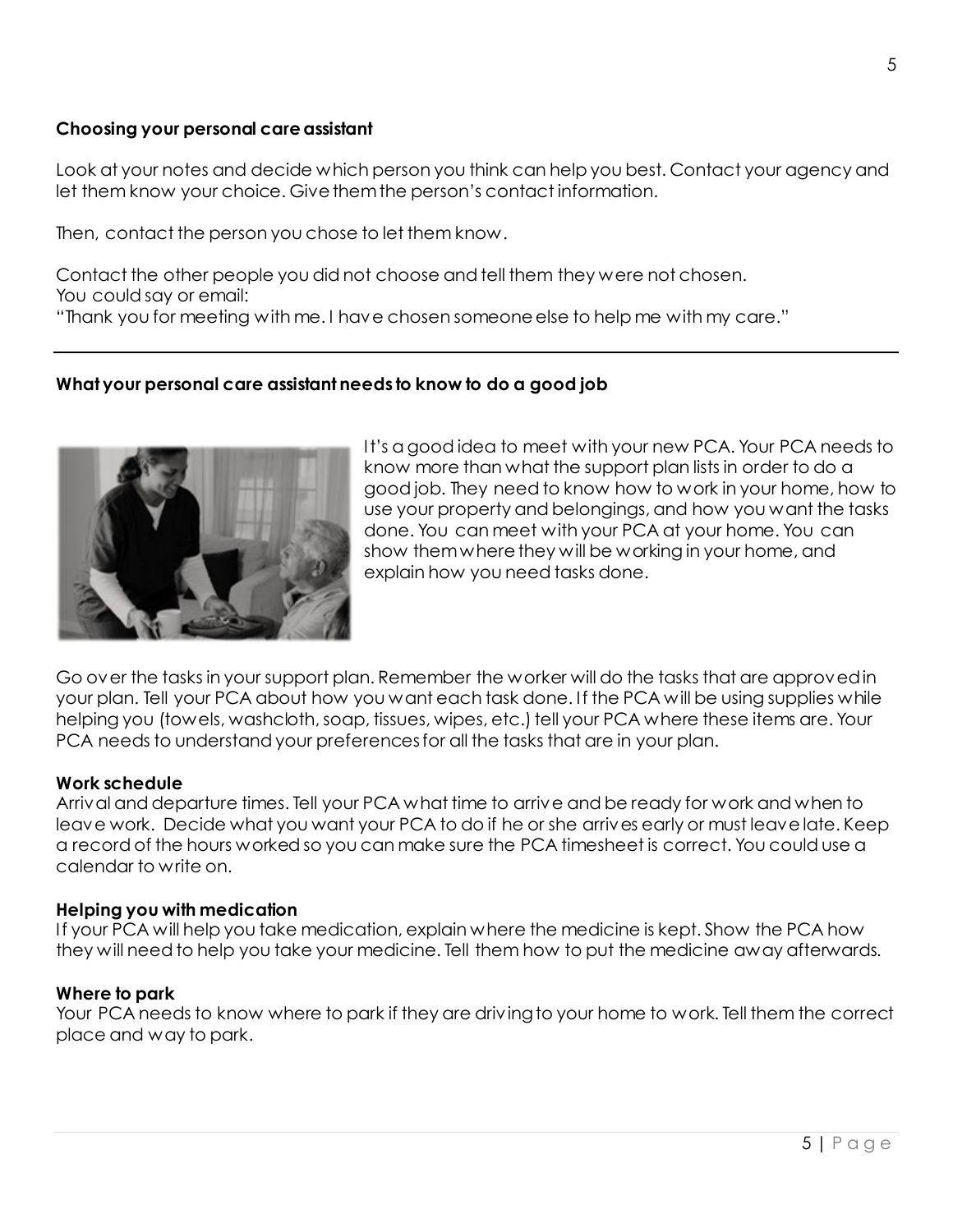## **How to enter and exit the home**

What entrance and exit do you expect your PCA to use? Will your PCA knock on your door, use a doorbell, or will the door be open? If they knock on the door, about how long does it usually take you to answer the door – so they know do not have to knock again, or leave. Do you expect the door(s) to be locked at all times? Tell the person what works best for you and what you expect.

#### **How to communicate with each other**

Make sure your PCA knows how to contact you if running late for your schedule. Your support plan should tell what happens if your PCA does not show up.

#### **Emergency information**

Share information your worker needs to know if an emergency happens. Include who to call in case of emergency and how to get out of the house. Keep emergency information in a place that's easy to see all the time.

#### **Safety practices**

Tell your PCA if you have a special diet, any allergies, and other needs that require special care. Your PCA should know how to use universal precautions to protect him or herself and you from any infectious diseases while they are working. If your PCA has questions about this, the agency can help answer them. It's best for your PCA and you to tell each other if either of you have any infectious diseases. Examples are HIV, Hepatitis, Tuberculosis, and others.

#### **Mobility and Medical equipment**

If you use mobility equipment, show how you use it. Examples include floor-standing lifts and ceiling lifts, stair chairs, wheelchairs, walkers, and platform lifts. Your plan may include help caring for medical equipment like oxygen. Tell your PCA how to help care for your equipment.

#### **Kitchen**

If your plan has help with meal preparation, your PCA will be using your kitchen. Tell your PCA where items are stored. Tell them where and how food is stored. Show your worker how to use appliances like stove, oven, microwave, blender, toaster oven, and dishwasher, as needed. Show which cleaning products you want used and how to use them.



#### **Bedroom**

If your plan has help getting into/out of bed, dressing, or cleaning, your PCA needs to know how to do this work in your bedroom. Show how to find the items you will need help with. Tell your PCA how you want these tasks done.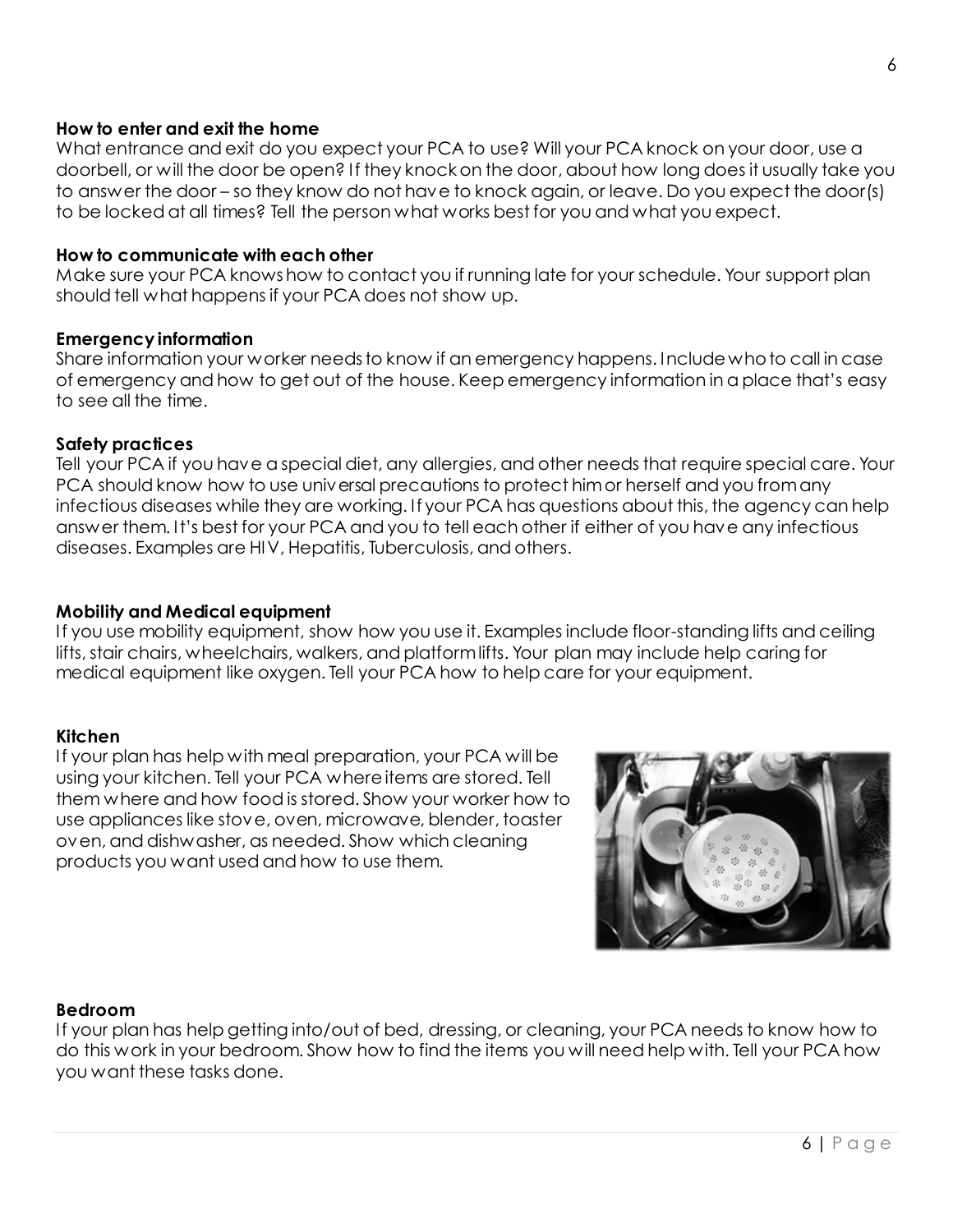#### **Bathroom**

If your plan has help with using the toilet, hygiene tasks, and/or bathing, your PCA will be helping you in the bathroom. Tell your PCA where items they will be using to help you are stored. Tell them how to dispose of waste from the bathroom. Show your PCA how to turn the shower on and off, or fill the bath and how to adjust the water temperature. Show how to use appliances like a handheld or other showerhead, shower chair, shower doors if any, electric shaver, hairdryer, hair curler/straightener, as needed. Show your PCA what personal care products you want used and how to help you use them.



#### **Utility Room/Laundry**

If your plan has help with cleaning the home and doing laundry, your PCA will need to know about the cleaning products you want used. Tell how you want your cleaning and laundry done. Show how to use your appliances like a vacuum cleaner, or washing machine and dryer (if applicable). Show where the cleaning products and tools (mop, bucket, broom) are stored. Show what you want done with any waste or trash made.



#### **Personal Food/breaks**

Your PCA should bring his or her own food and beverage if they will be eating a meal during their time with you. Decide on how to handle any trash generated by the PCA's meal or break.

#### **Smoking**

If your PCA smokes cigarettes/vapes or uses tobacco during the time working with you, tell your PCA what you expect. Will you allow smoking/vaping or tobacco use during the shift? If so, where and when? Decide on how the PCA will dispose of any trash generated during smoking (cigarette butts, tobacco chew).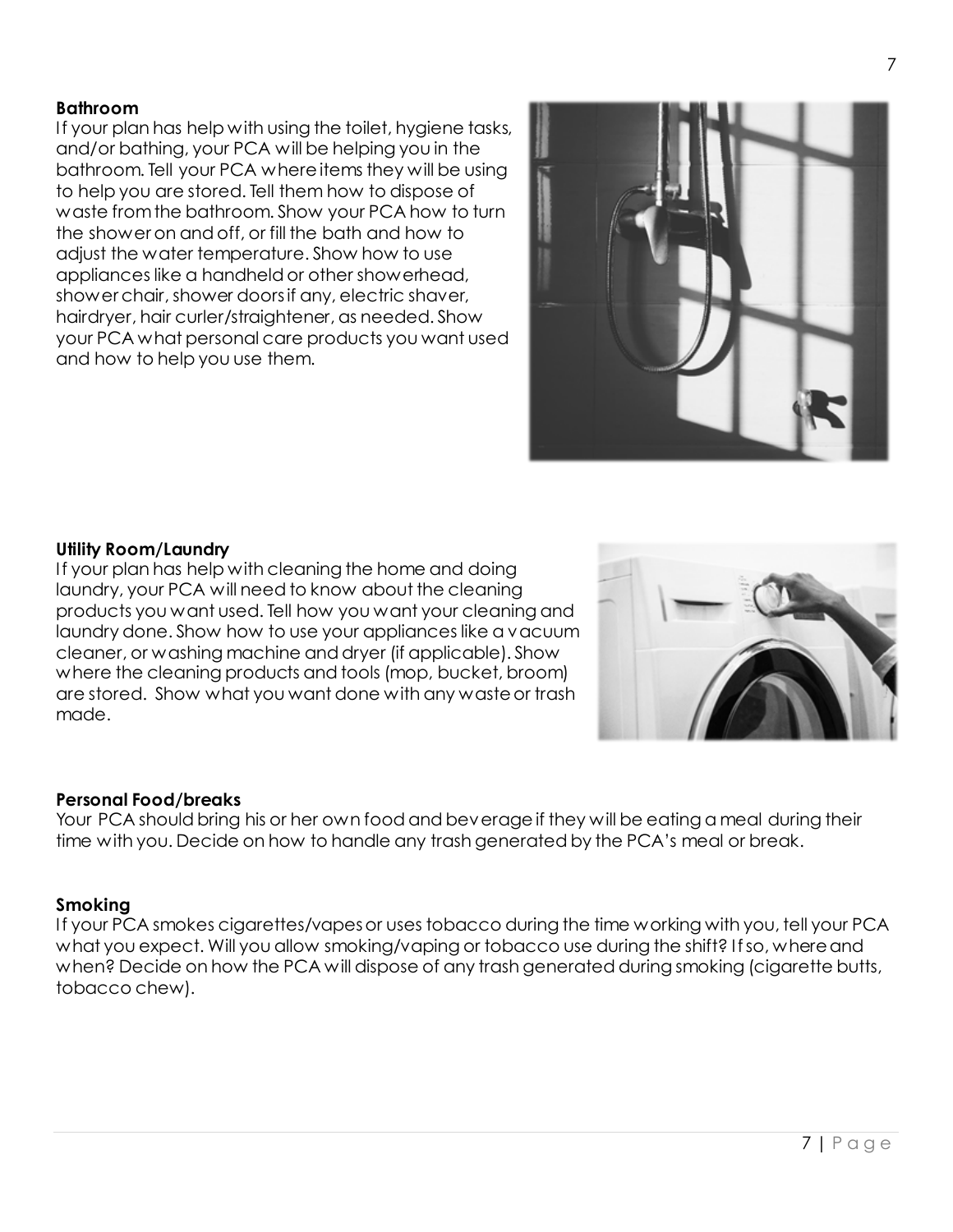## **Personal cellphone, wifi use, charging cellphones**

If your PCA carries a personal cellphone, agree on how or if they will be allowed to use it during the shift. Decide if you will allow your PCA to use your wifi connection if applicable and charge their cellphone while they are at your home. Tell your PCA what is allowed and not allowed.

### **Others who live in your home**

Tell your PCA who else may be in the home and what their relationship to you is. Explain what to expect for an average day with other members of the household.

#### **Pets**

If you have pets make sure your PCA is comfortable being around them. Tell your PCA if they need to know anything about the pets and their habits. Introduce your PCA to your pets and make sure they are reasonable comfortable with each other. Caring for pets is not part of the support plan. You will need to make sure your pets are safe and taken care of. (If your support plan includes care for your service dog, your PCA will do this.)

## **What's off limits**

You and others living in your home should be able to move about the home as you normally do while your PCA is there. You can expect to be respected for your lifestyle and appearance of your home, and have a reasonable amount of privacy. Tell your personal care assistant what's "off limits" in or around your home.





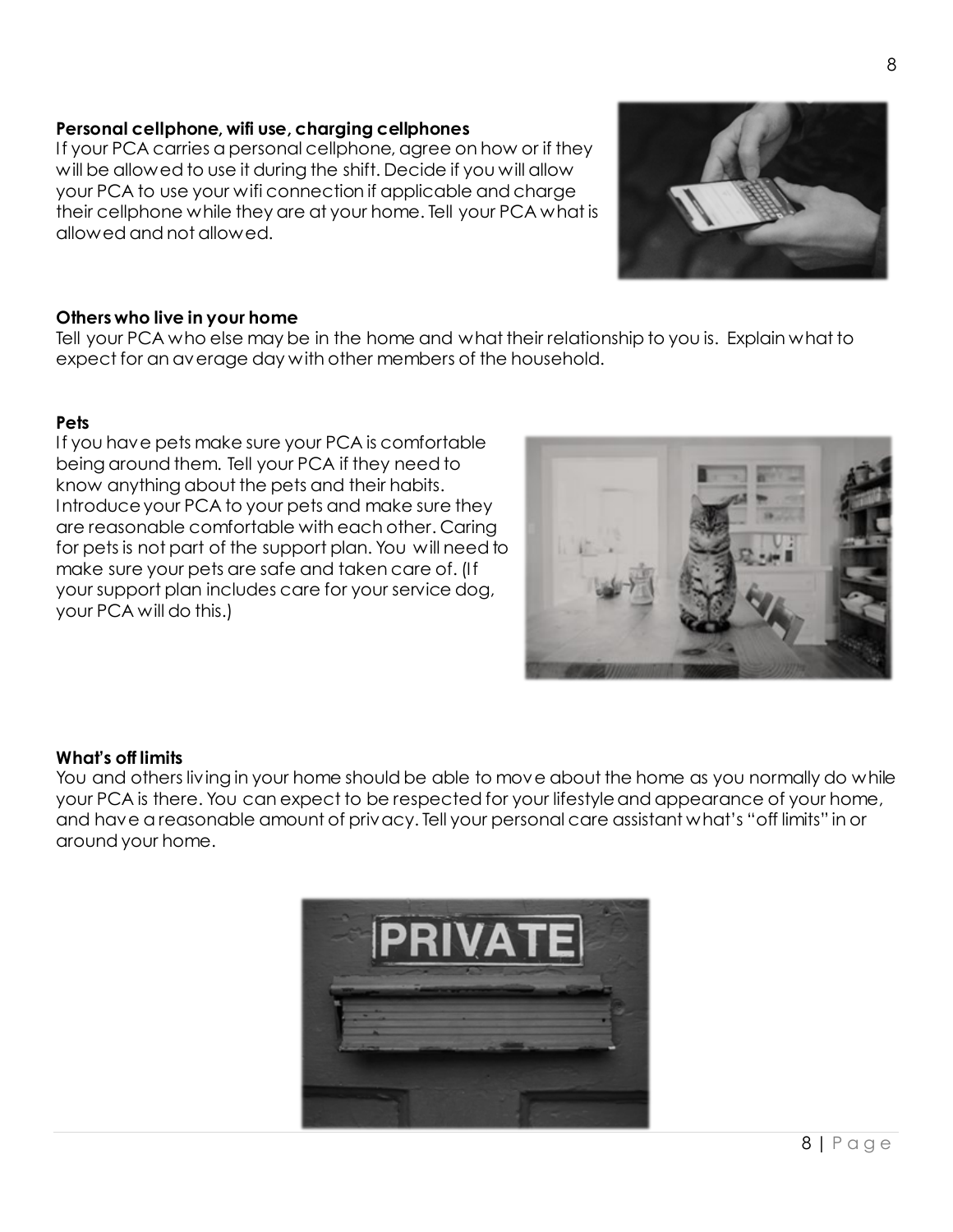# **What you can do to help your personal care assistantbe successful**

Consider using a list of topics you have talked about with your PCA.

The agency also has employee policies that the PCA needs to follow. Your agency may be able to answer questions you have about your PCA's attendance and work performance. Ask the agency how to get in touch with someone who can answer questions.

Be respectful and expect respect. Your PCA has many responsibilities and so do you. It's a good idea to treat him or her as you would expect to be treated.

## **What to do if you have a problem with your PCA**

Contact a supervisor at your agency. Tell the supervisor about your concerns. The agency staff may be able to help your PCA with these concerns. If you have tried to give your PCA clear directions according to this manual, you may need the agency's help to dismiss the PCA from working with you. You could talk with your care coordinator about it if you have one.

Your PCA is hired by the agency. If there is a problem and you do not want the individual to work with you any longer, you will need to talk with the agency about it. The agency will take care of the employment part of being a PCA. You will take care of training your PCA on how to help you and what they need to know to be successful working in your home and other places you go in your community.

## **How to get help**



## **SMALL PROBLEMS**

Small problem example: Your PCA calls in late or sick, and you have a backup. If you have a small problem – talk with your PCA about it. You may be able to work it out together.



## **BIG PROBLEMS**

Big problem example: You feel disrespected by your PCA, and they don't seem to be a good match.

**If you have a big problem, talk with the agency supervisor and/or care coordinator about it.**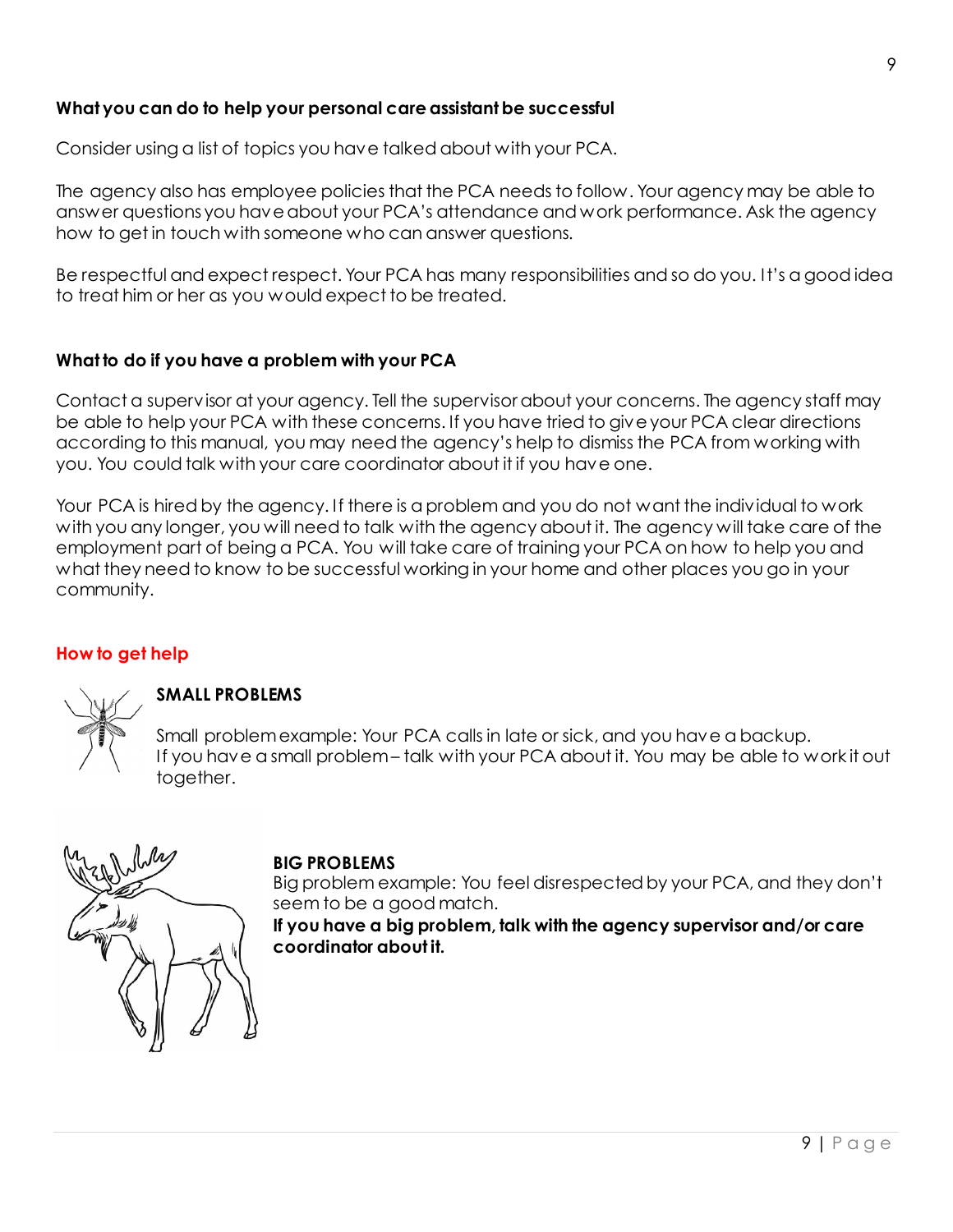

## **REALLY BIG PROBLEMS**

Really big problem examples: You are sick or hurt and you need help right away; you are not safe because someone is hurting you, there's an emergency happening now which could hurt you, others or your property (like a fire, very cold weather and you have no heat, or a flood)

**If you have a really big problem, and you need help now, call 911 or your local emergency services!** 

My agency supervisor contact info:

My Notes: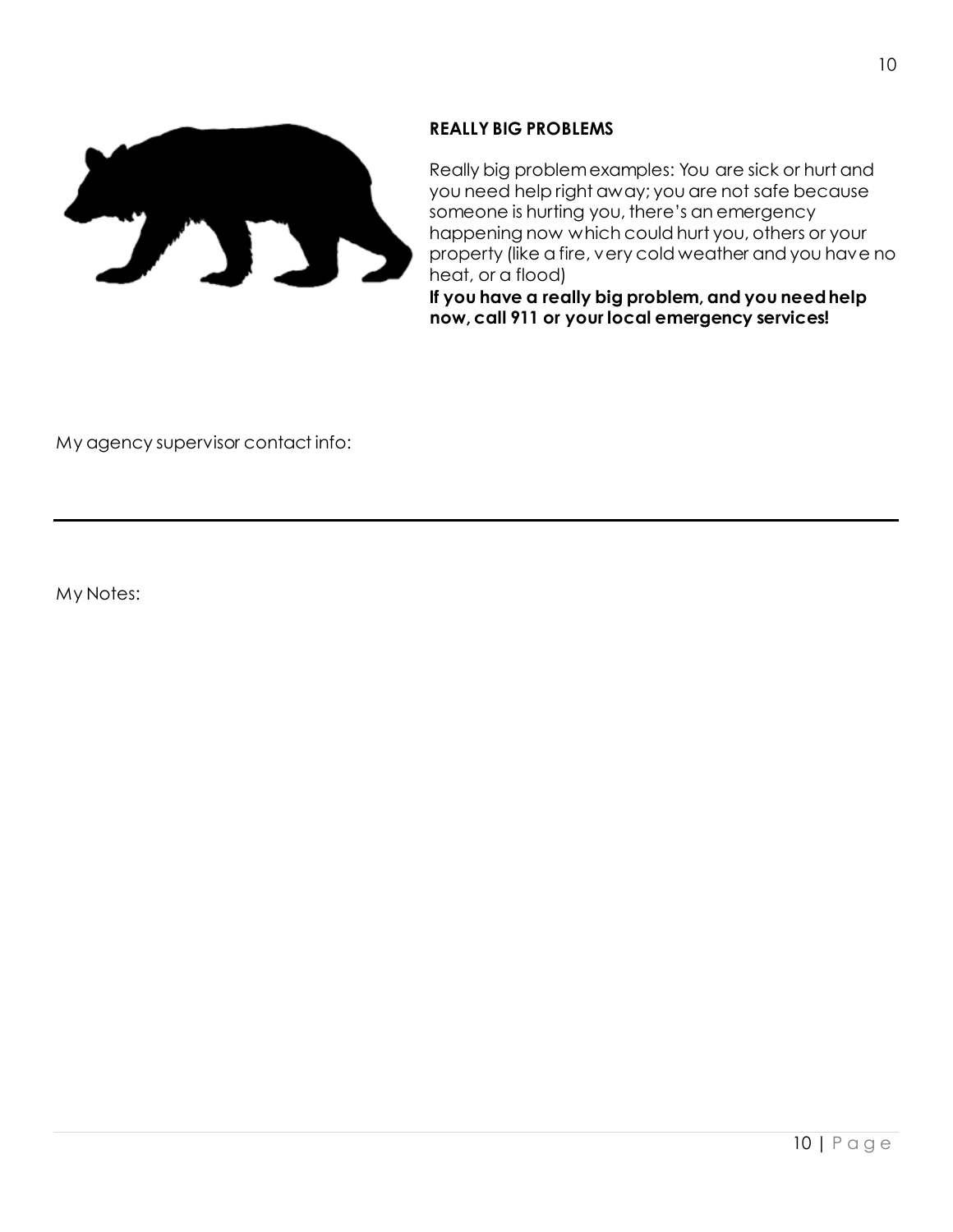# Checklist and Agreement

I have received instructions on the following topics:

- $\Box$  The individual support plan
- $\Box$  Expected work schedule and who to contact if I cannot come to work
- □ Where medication is kept and how to store it
- □ Where to park
- $\Box$  How to enter and exit the home
- $\Box$  Emergency contacts and how to exit the building
- $\Box$  Special diet and allergies (if applicable)
- $\Box$  How and where food is stored in the kitchen.
- $\Box$  How to operate all appliances I will be using
- $\Box$  How to work with supplies and equipment in the bathroom.
- $\Box$  How to work with supplies and equipment in the bedroom.
- $\Box$  How to operate cleaning appliances and supplies.
- $\Box$  How to use mobility equipment
- □ Medical equipment use and care
- $\neg$  Personal meals and breaks
- □ Smoking
- D Personal cellphone/internet data use
- $\Box$  Others who live in the home
- D Pets
- $\Box$  Places and times to respect privacy

PCA Signature

Participant or Representative Signature

\_\_\_\_\_\_\_\_\_\_\_\_\_\_\_\_\_\_\_\_\_\_\_\_\_\_\_\_\_\_\_\_\_\_\_\_\_\_\_\_\_\_\_\_\_\_\_\_\_\_\_\_\_

\_\_\_\_\_\_\_\_\_\_\_\_\_\_\_\_\_\_\_\_\_\_\_\_\_\_\_\_\_\_\_\_\_\_\_\_\_\_\_\_\_\_\_\_\_\_\_\_\_\_\_\_\_

\_\_\_\_\_\_\_\_\_\_\_\_\_\_\_\_\_\_\_\_\_\_\_\_\_\_\_\_\_\_\_\_\_\_\_\_\_\_\_\_\_\_\_\_\_\_\_\_\_\_\_\_\_

**Date**